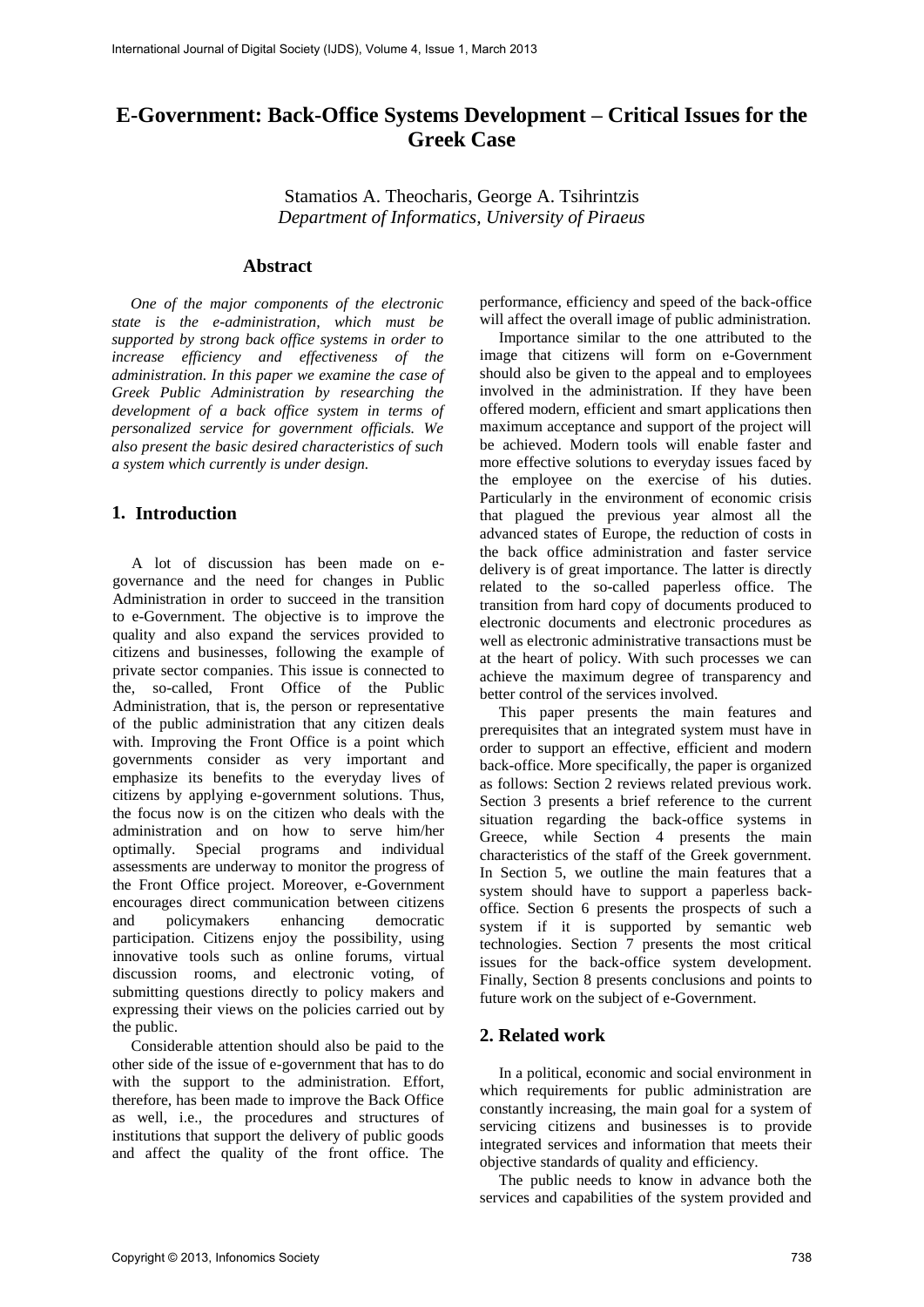the standardization followed so as to promote a sense of confidence to the abilities of Public Administration and to the maintenance of proper procedures.

The system must fully meet the real needs of the public, for providing information and handling of administrative affairs in conjunction with the continuous review of procedures followed to ensure that the trade is more flexible and adaptable to continuously changing requirements. By the correct use of information communication technologies (ICT), transactions between the public and the public administration will be easier, faster and cheaper for both parties.

The improvement of the image of the State, the upgrading of relations between the state and social partners, and the transparency of operations, are directly related to the improvement of existing services, providing integrated electronic services to citizens and businesses and the transition to e-Government. The provision of advanced electronic services, direct access to digitalized information are the key objectives of e-government whose main pillars are the electronic connection of public administration (e-administration) and interoperability between different information systems. To this end, the introduction of ICT in public administration is not the only prerequisite. Other prerequisites include the promotion of appropriate education, awareness and retraining of the employees, as necessary reforms to obtain a positive response from official executives and citizens.

In [1], the essential contributions of e-government are presented, including e-administration, while in [2] several aspects of developing an integrated Regional E-administration system are presented, by adding "pieces" successively developed under the frame of two PHARE Projects. In [3], the challenges and barriers of implementing e-government by the investigation on NEIS of Korea. In [4], issues are discussed that refer to the Manipulation and Transparency Control of an ICT-constituted e-Administrative Protocol via Digital Watermarking for LDC's. In [5], the authors contribute to the knowledge of the various issues raised by local e-Administration and propose an analytical framework for the evaluation of potential local online service offerings by the examination of how local public administration has been developed in France. In [6] a framework is proposed which is capable of personalizing both the access and the behavior of an e-office, based on ACE software. In [7], the authors deal with the typology of Citizenship management using ICTs, namely, e-administration, e-government, e-governance and "The Learning City". Finally, the authors in [8] present several aspects of building an integrated regional e-administration system. This system is a document-oriented data collecting network that ensures the link between the Timiş

County Council and the local administration and is based on Lotus technology.

# **3. e-Administration – The current backoffice in Greece**

In achieving e-government, special emphasis has been given so far in the implementation of infrastructure support as well as in software development in the front- office sector. Thus, as in all advanced countries, modern and powerful computers and peripherals have been installed and used throughout the Greek administration. Networks of public administration and broadband networks have been created and government websites and egovernmental portals have been developed in order to create the image of a modern and well-organized public administration focused on the user - citizen or business. Services have also been institutionalized which operate to the standards of one-stop-shop, but these are not authorized for the whole of government services. Of course, a lot of actions and steps still need to be taken for the provided services to reach their highest possible level of development.

All previous however, although initially accepted with great expectations for their subsequent evolution, have so far not had the desired results. From the point of view of the public, the new eservices, where implemented, have the greatest acceptance and penetration, while a large part needs further development or even revision. Noteworthy is the fact that people seem to trust the one-stop-shop services type to the provided online services until now. It seems that people prefer the personal touch and service from the employee rather than through an online self-service application. We can attribute it either to a lack of experience in the use of these services by the side of the public and the design of these services, which has the characteristics of personalization. The public seems to expect more, new and innovative online services, more intelligent and interactive applications, according to its own needs and skills as well as faster delivery of public goods.

On the side of the public sector (within the system of e-Government) expected cost savings and faster delivery of deliverables within the parties involved does not seem to currently be achieved. Direct consequences of this situation are recorded at prevailing view for the overall project to both employees and the public. One dimension of this problem is the need for structural changes in the state and its agencies and the need to develop innovative new applications in back-office.

Software applications developed are, in many cases, insufficient and deprecated to substantially assist the employee supporting the internal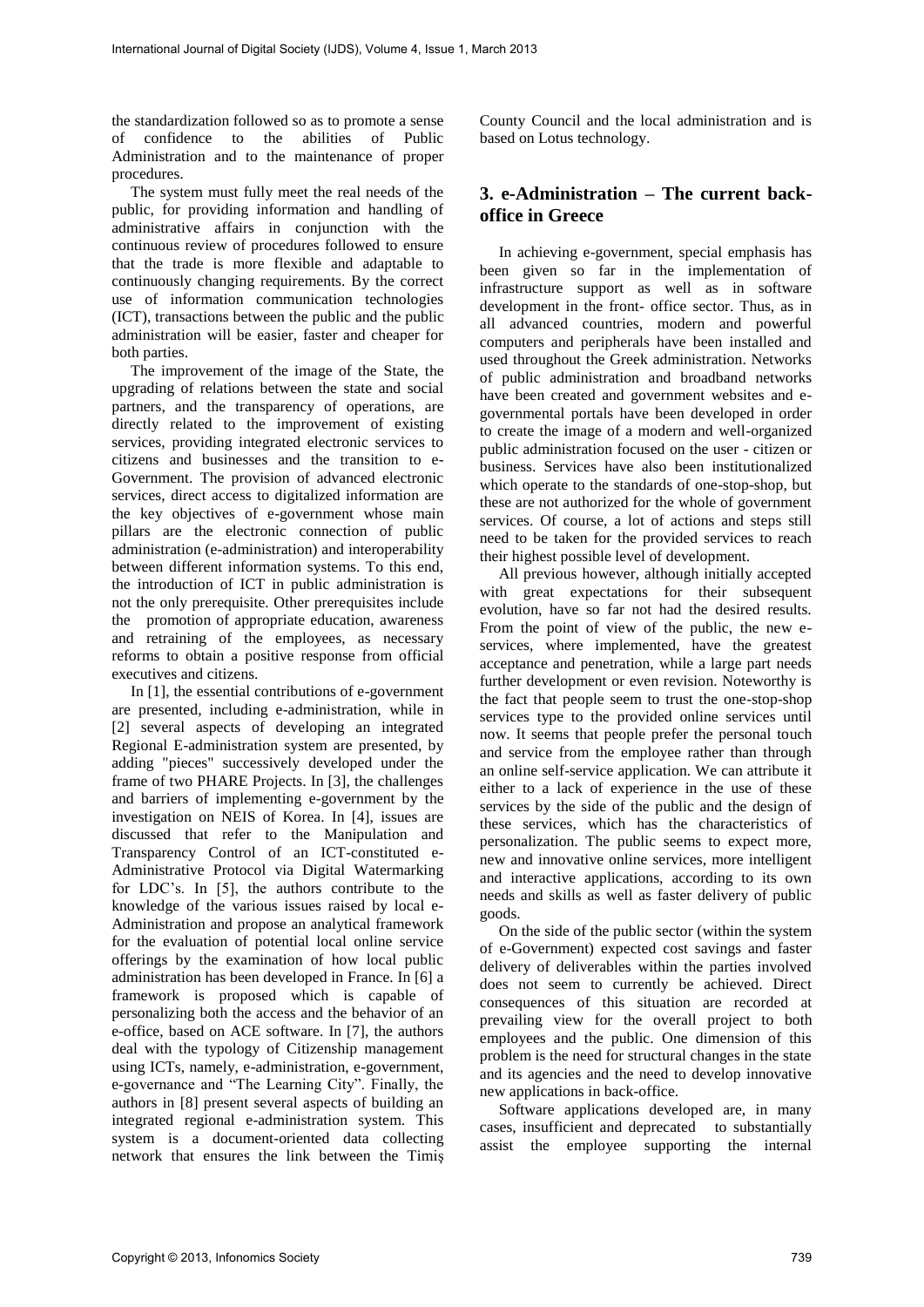procedures. In particular, the existing systems are characterized by the following:

- Independent software applications do not support interoperability and standards that are developed on a case by case basis and occasionally overlap. We observe a phenomenon in various institutions: there are similar applications with similar functions that handle the same type of data but do not interact. As a result we do not really achieve the interconnection of all of public institutions. The consequences are higher government spending, waste of time when processing data which perhaps another public entity has already processed and incomplete<br>or difficult control of the information control of the information whenever needed.
- Main emphasis is being given to the development of databases, which results into the same data being stored in many different computer systems. This fact in addition to the dimension of wasting storage space has also the perspective of potential errors and conflicts at the crosschecking of data due to double entries.
- Delay in application of universal electronic signatures. Although established through the adoption of relevant legislation, the validity of the electronic signature has not yet been possible to be used by nearly any of the public employees. This issue is crucial for the transition to another model of back-office function based on simpler processes and the reduction of printable documents resulting in lower costs, shorter processing times and higher transparency.
- Insufficient development of information systems to assist search of administrative information. The search of the necessary information when not covered by specialized depositories of certain organizations or when these are not recently updated is achieved through the common internet search engines without the possibility of specialized access.
- Procedures oriented to the, so-called, hard copy rather than electronic form on documents. This issue is linked to the existing institutional framework and the need to adopt new forms of administrative acts.
- Insufficient development of applications for recording and browsing processes and workflows. Given that such applications are specialized and non-commercial, their growth has come to a secondary role.
- As a consequence of the previous three issues, often searching for the necessary provisions, circulars or guidelines but also the data required for the processing of a case,<br>requires sending documents between sending documents between

departments involved, resulting in wasting time and increasing spending.

The result of this situation is that employees in the back office of public administration, in many cases have to work just like they used to work several years ago, without being able to yield the expected. This problem is associated with the personalized provision of services that does not only concern the citizen or business, but also the employees of the government themselves, i.e., government-to-government (G2G) services.

# **4. The current situation for the personnel of the Public Administration in Greece**

A major component of designing a software system is always the user. The interaction with the machine is crucial to its successful use, the employee's self-fulfillment and also as a means to achieve the targets set within the organization. By this term, the manufacturer of the system should create it, knowing in advance the actual needs and skills of the users. In this sense, the features of the human resources of public administration in Greece are very interesting.

According to available statistics for the entire workforce of the Public Administration [10], its main features are summarized as follows:

- Tendency of the percentage of University graduates to increase. As graduates of technical colleges and universities have become more familiar with the use of computers and new technologies in relation to older employees, applications installed or used may have greater acceptance than in earlier eras. This however has the dimension of stricter evaluation of existing applications from officials resulting in the obsolescence or even their complete withdrawal.
- Tendency of the staff to age. . This fact should be taken into account when designing new applications since older employees face particular problems with new applications
- Low percentage, though increasing, of women's participation in senior management positions(general directors and directors)
- Small proportion of disabled employees. The staff of this category usually has typically ancillary tasks such as in serving calls in call centers or clerical staff tasks. However, there are individuals with appropriate qualifications which could by using appropriate software to work in cutting edge sectors.
- Tendency of mass retirement of employees in conjunction with the severe restriction of new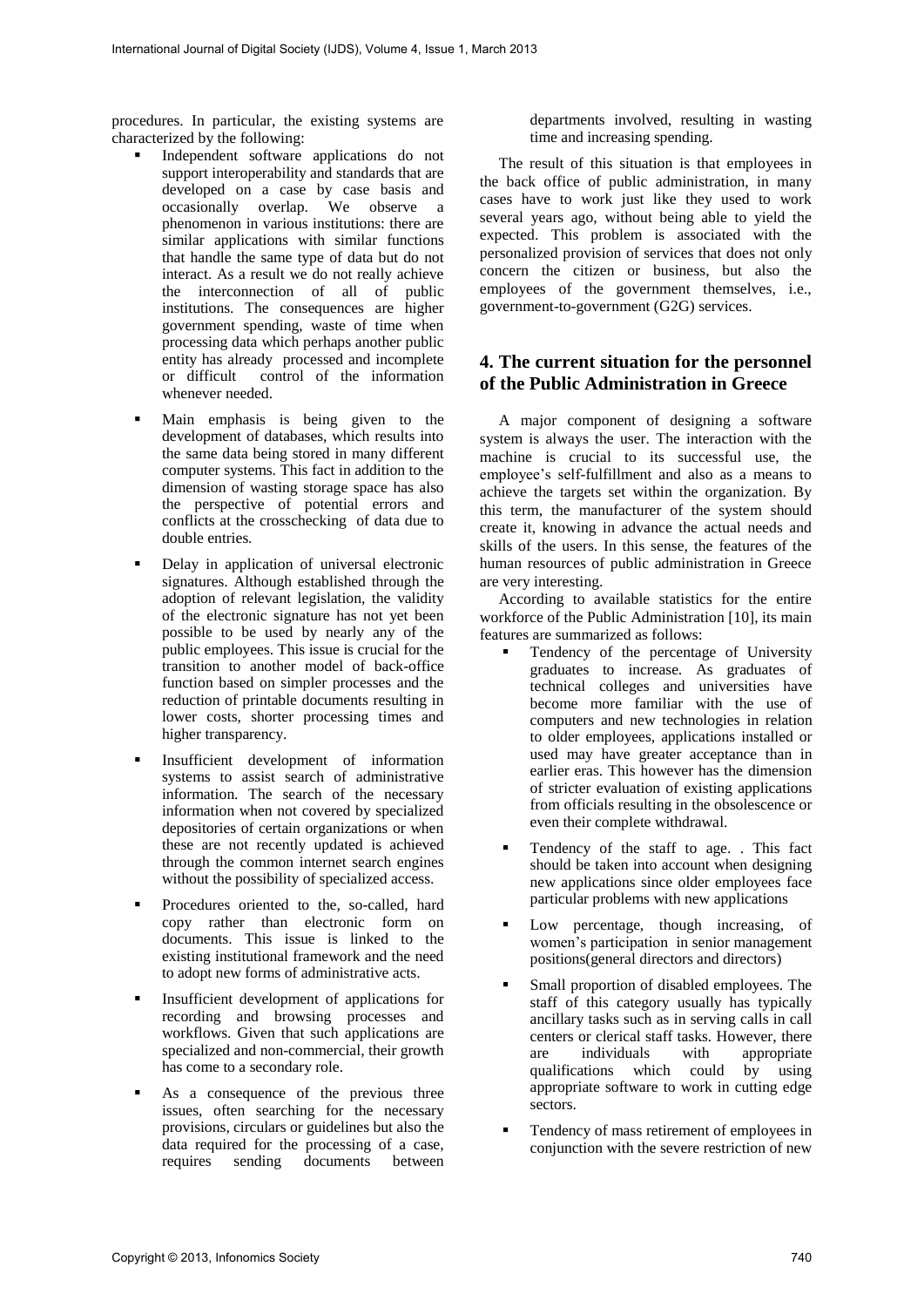hires currently applied in the public sector. Coping with the economic crisis and the ever decreasing salaries, many employees prefer early retirement from the service. The phenomenon of mass retirement from the work in the public sector complicates the already difficult situation. This however is not without damage. These employees, having gained experience and knowledge retire and do not leave behind them this valuable heritage. This makes imperative issue the development of software that will<br>help employees in acquisition and employees in management of knowledge.

The personnel of the Public Administration, despite the efforts made in educational and training programs as well as in institutional measures, is still characterized by inherent, traditional dysfunctions such as the following [10]:

- The complexity of settings
- The uncertainty of settings and the contradictions between settings
- The fragmentation of production settings
- The existence of outdated settings which have not been adapted to modern technological data and new socio-economic requirements
- The absence of codification of existing settings
- Incomplete "official memory" of organizations

Some of the consequences of the above dysfunctions are:

- The burden to the government itself to carry out unnecessary paperwork
- The difficulty in searching for appropriate procedures for handling cases
- Delays and inefficiency in the delivery of public goods
- Difficulty in ensuring transparency in the acts of public administration and fighting corruption
- High cost of transacting with public services
- The disadvantage of citizens towards public services which trade with, especially those without a high skill, or knowledge on managing of their affairs, such as low educated people, immigrants, etc. and small businesses as well.
- The burden on the cost of living and quality of life of the citizens.

# **5. Description of the Support System**

The current research examines the possibility of developing a single integrated system of support for the back-office of public administration within an organization's e-administration. The objectives of this system include:

Provision of the exact information and services needed by the employee depending on his/her position in the organization and especially on his/her particular skills. Obviously not all employees have the same needs and the same skills. However a common application for all would prevent disputes and conflicts When processing data and contribute to more cohesive function of the organization.

- Minimization of bureaucracy and production of hard documents. The new system should introduce innovations and support new processes to trigger the creation of new processes and ways of working in the public sector.
- Maximization of the organization's efficiency and effectiveness to achieve faster and more valid information search in accordance with the objective above.
- Providing tools for acquiring and managing knowledge. Public sector bodies have a huge amount of data and information while employees have transformed this wealth into knowledge. It is therefore necessary to develop specialized technologies to manage this knowledge
- Raising awareness of staff for effective system support. Employees who use a system are the ones who will note its defects and faults, or suggest improvements. They are also the ones to bring it out as a successful tool or reject it. There are cases where applications are constructed and manufactured according to the original requirements of employees but in practice have proven inadequate or inconvenient resulting in substantial removal.
- The interconnection and interaction with the systems of all public sector bodies under the current structure of the pyramid of Figure 1. According to this, there are two dimensions of interaction. One dimension concerns the hierarchical relationship between public bodies and the other, the direct relationship between public bodies with the public (citizens and businesses). In each dimension, back-office systems support interaction between bodies, and provide the requested data. These data are supplied to the intermediate handler who is the ultimate provider of services to the interested parties.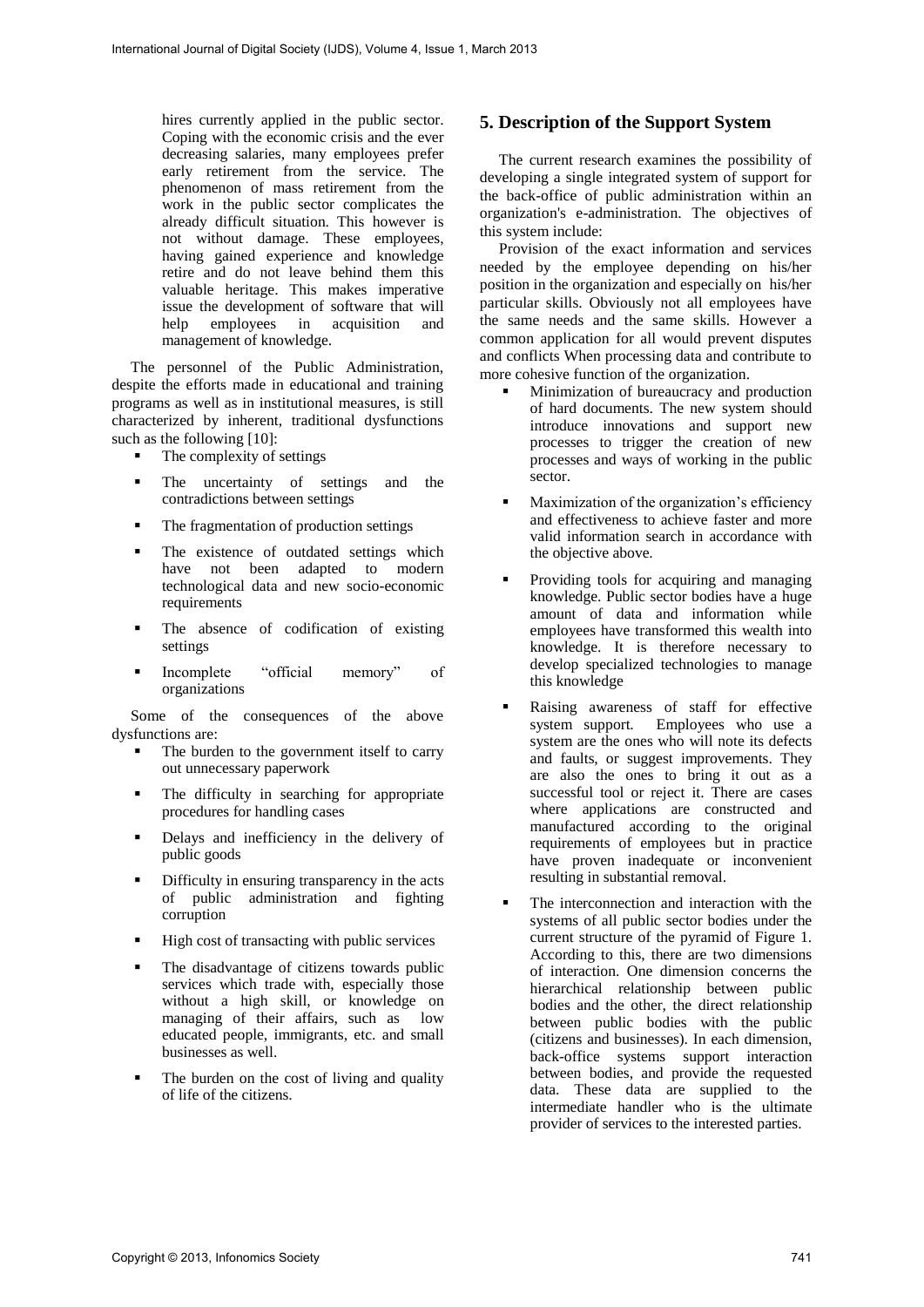

**"Figure 1. The structure and interactions of the Greek public sector"**

In order to determine the necessary structure of the system to support the operational function and the process of delivery of public services, system components have been classified according to the type of component implementation and the parties involved. These categories are:

- Users' access, meaning the user's point of contact with the system. This will be a channel of communication within the internal network of the organization (intranet) which will allow connection also to other users of the administration outside the institution may be in the form of an internal portal. This system will be personalized according to each employee so that every user can be recognized according to his/her personal and unique features, his/her position, his/her responsibilities in the institution, and his/her record of system use. In this way, any employee will transact with the system and have the most suitable choices and services. The same time the integration of employees into groups, based on specific user prototyping, which will handle specialized services will facilitate the processing of similar cases from employees working in different institutions.
- Interaction Services. This includes all the services offered to users in order to facilitate information. These are the most critical components of the system. The impact that they will have on employees will determine their success and further improvement of services of back-office. The main objective is personalized services and information based on innovative technologies such as the semantic web. These services cover all processes in the back-office: those hitherto made in the traditional way and are provided electronically.

These services will include depending on the position and duties:

- Specialized search engine featuring personalized information access. It is an extremely important function for saving time and increase efficiency and effectiveness
- Information on the processing stage and prediction for the final delivery of the service
- recommendations for any further actions needed
- Legalization of documents produced with the use of electronic signatures
- Check for legality of of incoming and outgoing documents. The control may relate to the confirmation of the issuer to the validity of data legalization of each document.
- Handling of electronically signed documents in subsequent levels of hierarchy until the final production of administrative acts.
- Automatic processing of documents and acts legalized
- Electronic procurement Resource Management
- Personnel Management
	- Support systems and interoperability. This means the systems that support these services and include:
- Software applications for managing information which has been developed based on open standards in order to support interoperability with relevant applications of other institutions
- Dynamic templates based on common standards for all public institutions
- A list with the works provided by the institution and workflow diagrams
- A list with the duties and responsibilities of the employees in order to ease the work distribution and to check the legality of administrative acts.
- Help desk with personalized access and semantic web features
- Hardware
	- Communication and services interconnection tools. This means in addition to communication networks and applications the support of safe handling of information both within the organization and outwards.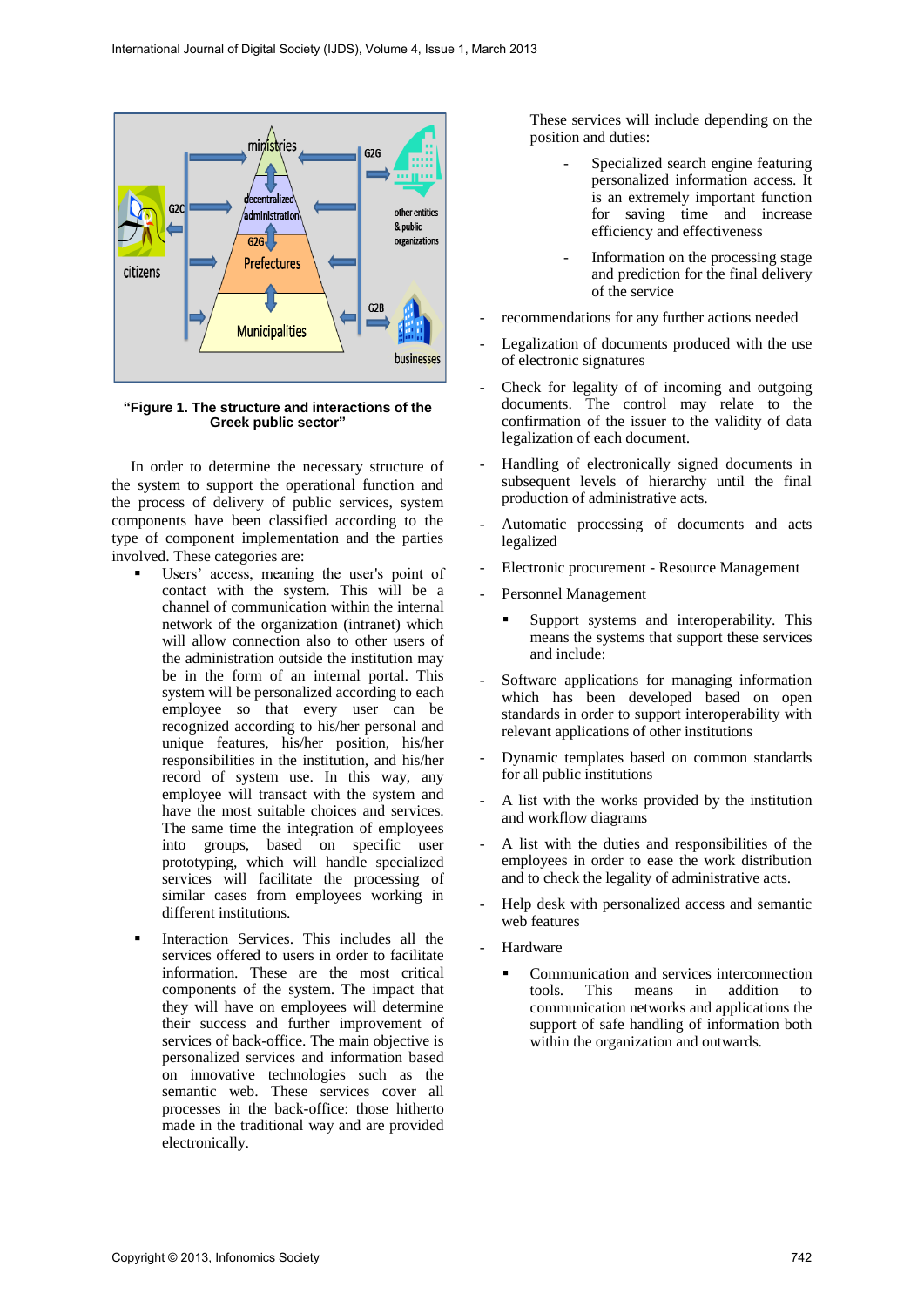

#### **Figure 2: The parts of the back-office system**

#### **6. Benefits of the System - Perspectives**

As already mentioned, an integrated public service system in e-governance, is mainly based on effective information systems. These systems on one hand support the internal informational public administration (back-office) and on the other hand are the interface between the Administration and the public. The key benefits of successful development include the following:

- Reduction of operating costs for the state
- **Improvement of productivity and efficiency**
- Maximization of the transparency of the procedures within the administration.
- Better service for the citizens who are the final recipients of services
- Support of decision-making
- Support of designation and realization of policies and programs

# **7. Critical issues for the system development**

From another perspective, the issue of improving supporting structures is associated with redefining the responsibilities of ministries and public organizations since several shared services are frequently observed even within the same institution resulting in a more difficult transition to electronic delivery of these services. At the same time the huge amount of laws and circulars runs the risk of overlapping and conflicts between them. Part of the reforms for the restructuring of the management

concerns designing automation processes and searching for innovative services by "building from scratch" the required procedures. In this case the design should be done in order to save time and money. This could be achieved through the adoption of new standards of organization of services, such as the so-called paperless office. The adoption of "green" models of organization and operation of public services that are focused on reducing operating costs such as costs for paper, printing costs and electricity might be an important step during the crisis. For this reason, it is necessary to study all the processes of an organization and decide which ones can be either combined or eliminated or automated or improved. Also the study on which of these can be converted into fully and exclusively electronic is particularly useful. All these can be achieved within the Business Process Reengineering (BPR) and the, so called, "administrative reform". It should however be taken into account that because of the existing institutional framework, changes and innovations in the public sector are promoted slowly or in any case slower than that in the private sector.

Moreover, one of the major factors for the further development of a new powerful back-office, is the preparation and training of human resources in the public sector. Our workforce is the one who will eventually recover or not the opportunities of technological solutions and decide whether to enter a new phase of work, attitude, perception and unmanning from the traditional way of working.

The questions asked by officials to address are:

- The adoption of customer-oriented concept whose ultimate purpose will be to satisfy the citizens within every act.
- The continuous and focused training in new technologies and the ability to interact with other departments and people.
- Increased participation in the targeting of the vector to become partakers of the new perceptions of work and contribution to society.

However, in this difficult path employees should receive the active support of the state and the superiors within the bosom of the organizations that will motivate them in the way of reorganizing the Public Sector. The service and the political leadership must act in this direction by applying specific policies such as:

- Focusing on how technology can influence and formulate strategies for the Public Sector
- Using technology for the development of innovation and not simply to automate processes
- Adopting the best practices from countries considered pioneers in e-Government